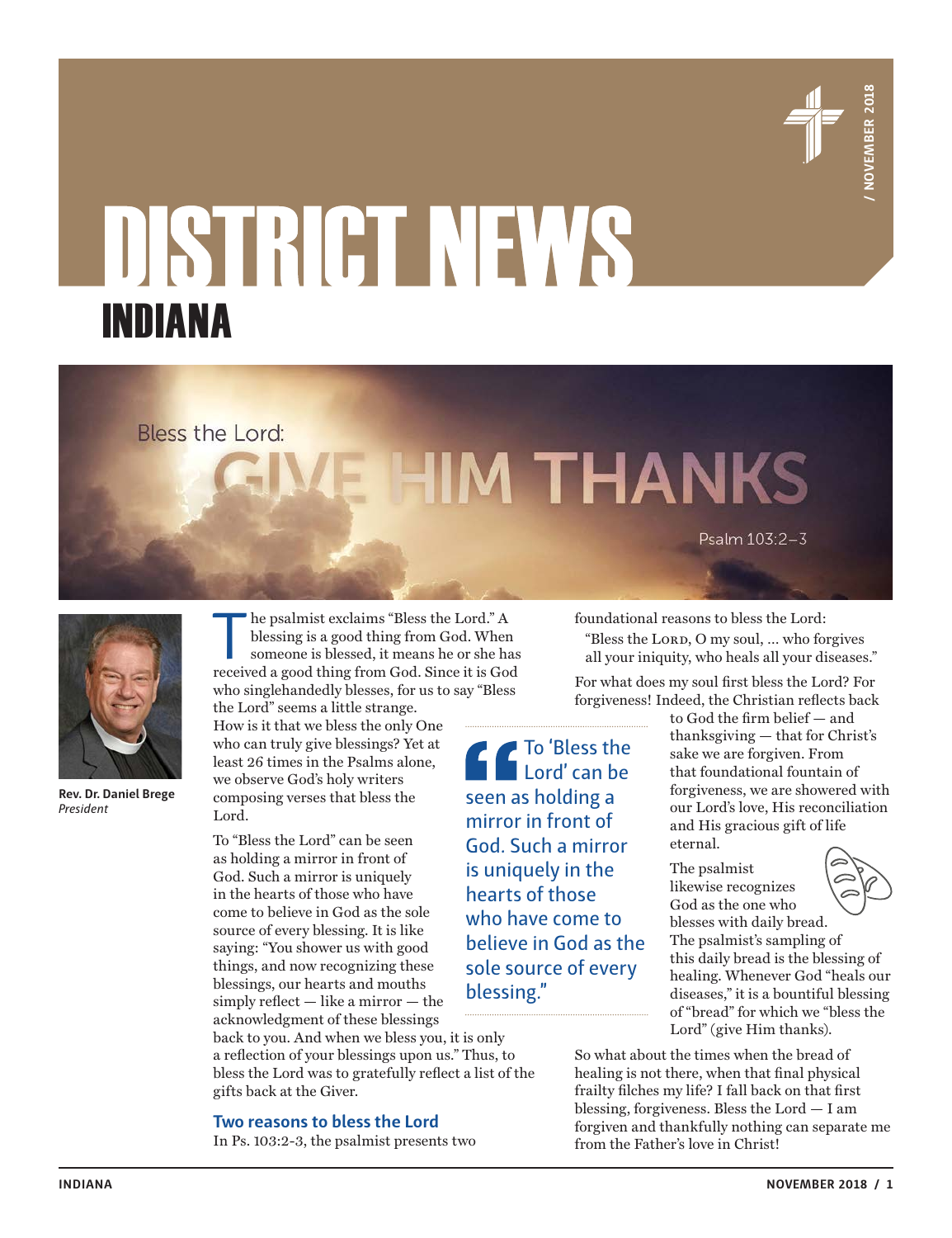# DISTRICT NEWS

# Meet the district presidium



**From left: Revs. Douglas Punke, district secretary; David Shadday, second vicepresident; Dr. D. Richard Stuckwisch, first vice-president; Dr. Daniel Brege, president; Rev. Nathan Rastl, third vice-president, and Rev. Peter Brock, fourth vice-president.**

t was cool and misty outside, but still a good day for the Indiana District on Sept. 9. The new presidium of the district was installed during a special service at Zion Lutheran Church, Fort Wayne.

Rev. Dr. Herbert Mueller Jr., LCMS first vice-president, preached and installed Rev. Dr. Daniel J. Brege as president. Brege then installed the vice-presidents elected during the district convention in June, and the new district secretary.

President Brege previously served St. Paul Lutheran Church (Preble), Decatur, for 36 years. He has also served the district as a vice-president for two terms; a circuit visitor, a member of the Board for Christian Education and as a Circuit Youth representative.

Rev. Dr. D. Richard Stuckwish Jr., elected first vice-president, is senior pastor of Emmaus Lutheran Church, South Bend, where he's served since 1996. He had served as third vicepresident since 2015 and served three terms on the Worship and Spiritual Care Committee and as circuit visitor.

Rev. David Shadday, elected second vice-president, has served as a vice-president since 2012, a circuit visitor and Mission Action Council coordinator. He currently serves as senior pastor of St. Paul Lutheran Church, Indianapolis.

Third vice-president is Rev. Nathan Rastl, who is serving on the presidium for the first time. He has served as a circuit visitor and on the district Worship and Spiritual Care Committee. He has served as pastor of St. Peter Lutheran Church, Vincennes, since 1997.

Fourth vice-president Rev. Peter J. Brock serves as senior pastor of St. John (Bingen), Decatur, and has served as district secretary for the last three years. This is his first term as a vice-president.

Rev. Douglas Punke, installed as district secretary, serves as senior pastor of Zion Lutheran Church, Fort Wayne, and has served the district as circuit vsitor, chair of the Northern Pastor Conference and LWML counselor. This is his first term as secretary.

Many thanks to the congregation of Zion, Pastor Punke, Michael Hollman (Zion organist and director of Music), and the Zion brass ensemble and choir and those who organized and served at the reception following the service.

# **Share your news with us!**

Do you have exciting news you'd like to see published in the Indiana District *Lutheran Witness*? We'd love to share your news and see photos of what's happening in our district! Be sure to send in your submissions.

# **The deadline for the January issue of**  *The Lutheran Witness* **is Nov. 9**

Your stories and photos are welcomed and most appreciated. Please send all submissions to Jan Koenig at

**jan.koenig@in.lcms.org** or

**Lutheran Witness Editor Indiana District LCMS 1145 South Barr St.; Fort Wayne, IN 46802**

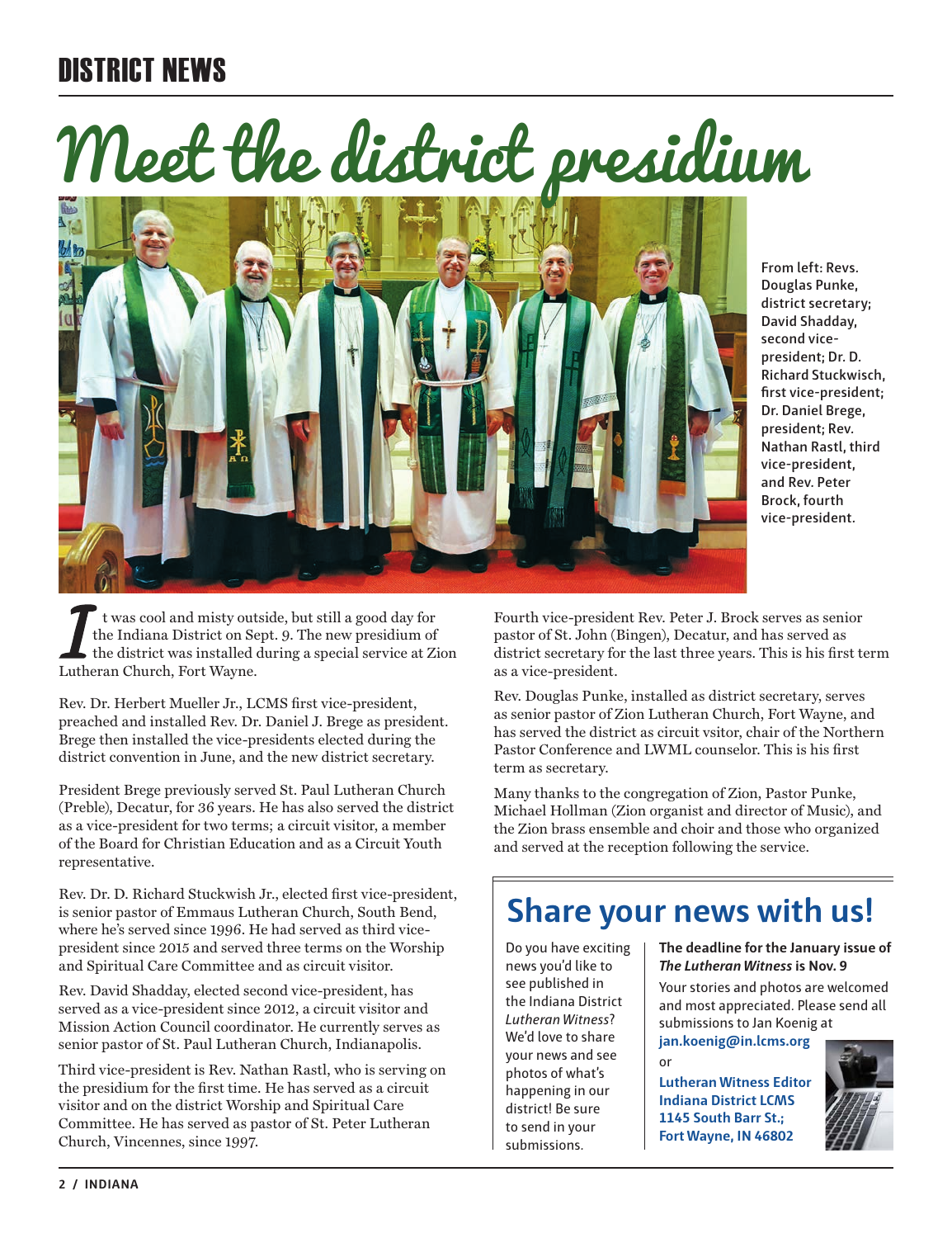# **FNIICATION**

# **Mielke to retire as schools counselor**

Retirement is a celebration of a new chapter, a chance to reflect on what's been accomplished through the Lord. Dr. Jon Mielke has dedicated 40 years to serving the Lord through education — as

a Lutheran teacher, principal and finally as Indiana District executive counselor for Christian Education. After 12 years serving in this position, Jon will call it a career in December.

Jon — along with his wife, Judy — began his teaching career, at Grace Lutheran School, St. Petersburg, Fla. He accepted a call to teach at First Immanuel Lutheran School, Cedarburg, Wis., where they remained for 19 years. He started as a teacher at the school, but eventually took over as principal. During his time at First Immanuel, the school grew to 450 students with two building expansions, one that added 25,000 feet for the new middle school wing in 1997.

Mielke then accepted a call to Beautiful Savior Lutheran School, Waukesha, Wis., to serve as its first principal. The congregation embarked on a building expansion that added an art and science center, as well as a gym. During Mielke's time at Beautiful Savior, the school continued to grow.

"Everything accomplished in ministry is the result of God working through me," Mielke said. "It wasn't anything I did.



He works marvelously through his people."

In 2006, Mielke received the call as district executive counselor. Because the call to Indiana would move Jon and Judy away from family in Wisconsin, he

often prayed asking for God's guidance.

"I give credit to my wife and children as they were supportive of my ministry and the move to Indiana."

It's not surprising, given his long history in Lutheran schools, that many of Mielke's fondest memories are related to education. In 2012, he started an early childhood cabinet, which has been very active in supporting early childhood education initiatives. The team has developed early childhood curriculum, training for the assessment pieces accompanying the curriculum, and professional development conferences for directors and teachers.

Mielke also noted the work of an educational task force that has incorporated faith statements into the curriculum of the Indiana Districts schools. "That's unique and very integral for our schools," he adds.

Other highlights include the opportunity to identify and train new leaders through FLAME (Future Lutheran Administrators Midwest) and the creation of new schools in the Indiana District. The opening

**Continued on Page 8**



The crucifixion and resurrection of our Lord and Savior Jesus Christ ensures salvation for you and me.

That may be the last time I officially get to pen these words of great hope and comfort to each of you. What great peace and joy these words bring to believers in Jesus Christ.

December is my last month of serving you as the executive counselor for Christian Education. What a great privilege it has been for me to serve the Indiana District in this capacity.

I have mentioned often that the Indiana District is a wonderful district to serve God and His people. And the Indiana District is very missional with a rich history of Christian education for all ages. Not only is such work God-pleasing, but such effort enables the Holy Spirit to transform the hearts of God's people through Christian mission and teaching. My wife and I have been so blessed to be called by God and given the opportunity to become family with all of you. We will certainly cherish our time of ministry together and always keep the Indiana District in our prayers.

Moving out of full-time ministry to retirement provides opportunity for Judy and I to serve God in different ways — family, grandchildren, volunteering in our children's churches and travel. As time passes, Judy and I know God will use each of us in other ways to proclaim the Gospel of our Lord and Savior. When given that opportunity, we will do so with great joy and excitement.

I thank each of you for your prayers and support these past 12 years.

Thank you for serving the Lord. Thank you for sharing that precious Gospel message of the victory won for us by Jesus to congregational members, young adults, families and children.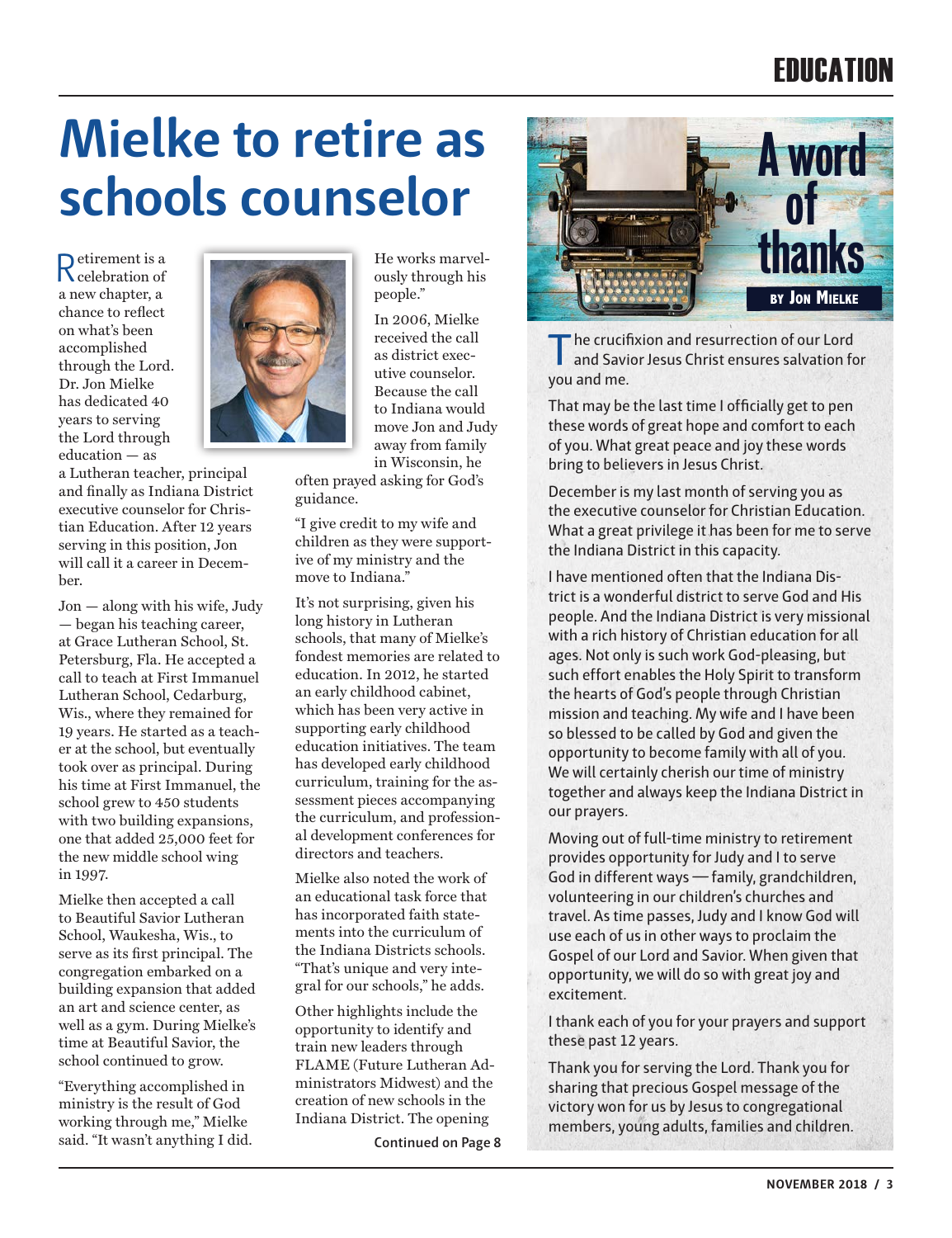# DISTRICT NEWS

# **District congregations blessed with vicars**

Four Concordia Seminary, St. Louis, students were recently placed as vicars in the Indiana District. They are pictured with their mentors directly behind them. The are, from left (mentor in parenthesis), **Shawn Hecksel**, Cornerstone Lutheran Church, Carmel, Specific Ministry Pastor (SMP) program (Rev. Max Murphy); **Soe Moe**, Southwest Lutheran Church, Fort Wayne, Ethnic Immigrant Institute of Theology (EIIT) (Rev. Joe Ferry); **Samuel Troemel**, Calvary Lutheran Church, Indianapolis, SMP program (Rev. Kurt Ebert); **Kyle Borcherding**, Our Shepherd Lutheran Church (Avon), SMP program (Rev. Daniel Lepley).





# **Family grows!**

Peace Lutheran Church, Owensboro, Ky., confirmed new members on Aug. 19. They are, from left, Conner Sterling; Gordon, Mela, Melissa and Brian Sullivan; Heather, Zack, Sam, Caleb and Zoey Henderson; and Kim and Kurt, Riley and CJ Stranathan (Riley and CJ were confirmed in spring). A reception followed the service. Rev. Roger Sassaman pastor of Peace. Praise the Lord!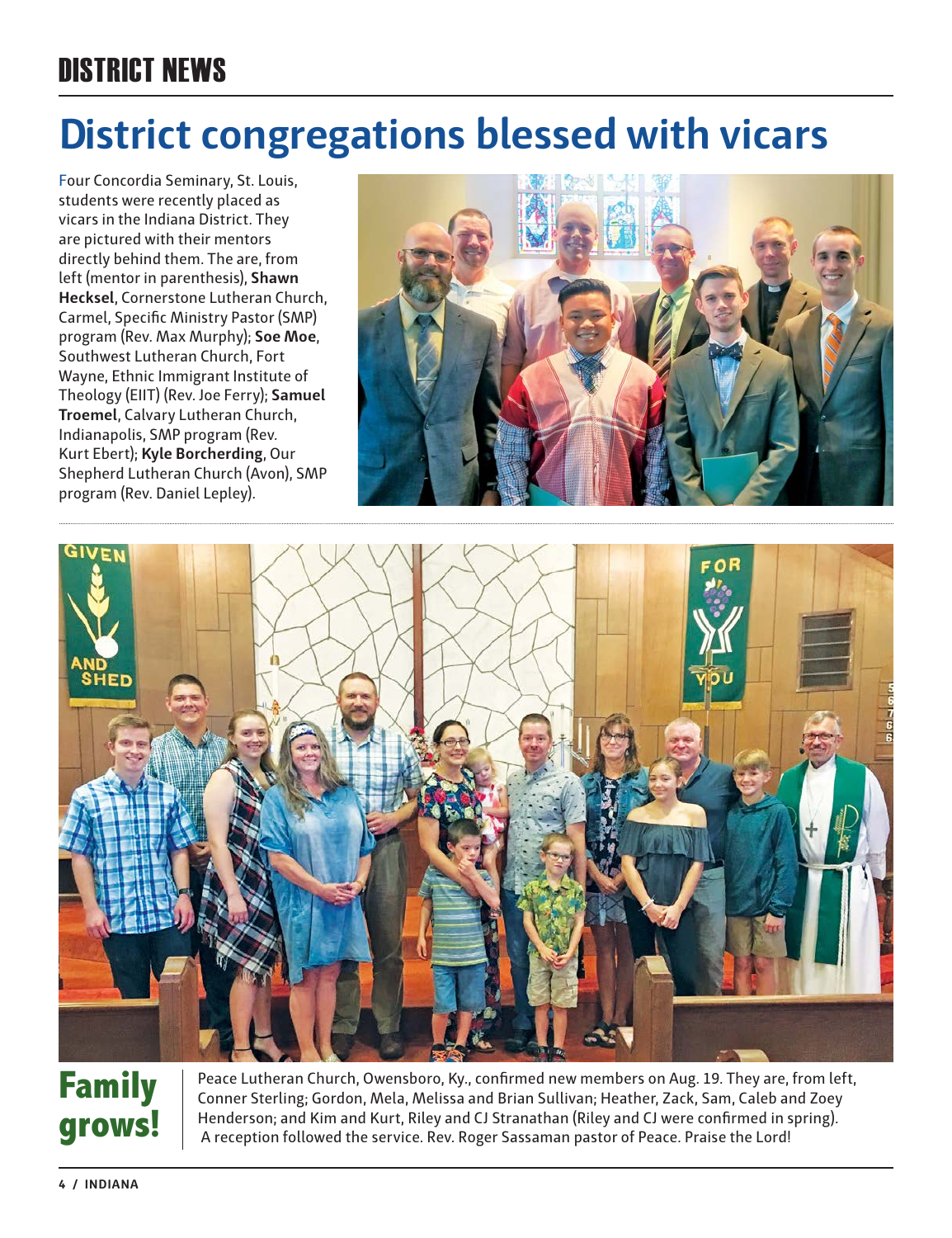# **STEWARDSHIP**





**Ken Schilf** *Council of Resources*

hen I was growing up, I really loved Thanksgiving. Yes, there was no school. But it was the time that our family all got together after church. I looked forward to getting one of the two turkey drumsticks.

However, even before that, my aunt's father always said the table prayer — a prayer of blessings. He included the many blessings that our family had received over the years, like what is mentioned in Martin Luther's explanation of the Fourth Petition of The Lord's Prayer: "Give us this day our daily bread." As "daily bread," Luther states food, clothing, house, money, goods, a devout spouse and children, good government, peace, good weather, health, faithful neighbors and more.

Being from a single-parent family, we didn't have some of the things my friends had. For instance, we never had a television until I was in the sixth grade, or a car until I was a sophomore in high school. But it didn't seem to matter, for we had family, friends and a Lutheran church and school that cared for us, and my aunt's father reminded me of that.

Then, now and in the future, God gives generously to us even knowing that we, as sinners, have a natural tendency to misuse His gifts.

My heart is thrilled when I see the church I belong to encouraging its schoolchildren to share. Through an annual, semester-long service project called Faith Families, the children adopt eight community families to help them celebrate Christmas. In September, the children collect non-perishable food, cleaning supplies and hygiene items. Through their chapel offerings, the children are able to provide families with \$50 gift cards to use for purchasing perishable food for Christmas dinner.

In October and November, students donate Christmas gifts for the families. In December, I help my "Faith Family" by boxing food, wrapping gifts and making cards. It reminds me of how my Lutheran school used to help us. It's a great way for these children to show and live their faith.

And how about us adults? When the disciples asked Jesus, "Who is the greatest?" He answered:

"Truly, I say to you, unless you turn and become like children, you will never enter the kingdom of heaven. Whoever humbles himself like this child is the greatest in the kingdom of heaven." **—Matt. 18:3-4**

What an example these students show us!

Finally, Martin Luther, known for his hospitality and care for the poor, stated in part: "If you see one suffer hunger and do not give him food, you have caused him to starve. … You have withheld your love from him."

In God's Name, we also can give generously from the abundance of His unconditional love.

# **Pastor Carnahan installed in Lanesville**

On July 29, the members of St. John, Lanesville, welcomed Rev. Mark D. Carnahan as their pastor. Rev. Ronald Richeson has been serving St. John as Intentional Interim Pastor after Rev. Christopher Truelsen accepted a call to Christ, Brownsburg, in 2015.

Pastor Carnahan has ties to Indiana: his parents live in Fort Wayne; a sister lives in Huntertown and a brother in Churubusco. He served St. Paul, Melrose Park, Ill., before accepting the call to St. John. Prior to entering the seminary, he was a Lutheran school teacher.

Rev. Dr. Daniel May, district president emeritus, officiated and many of the circuit pastors participated.

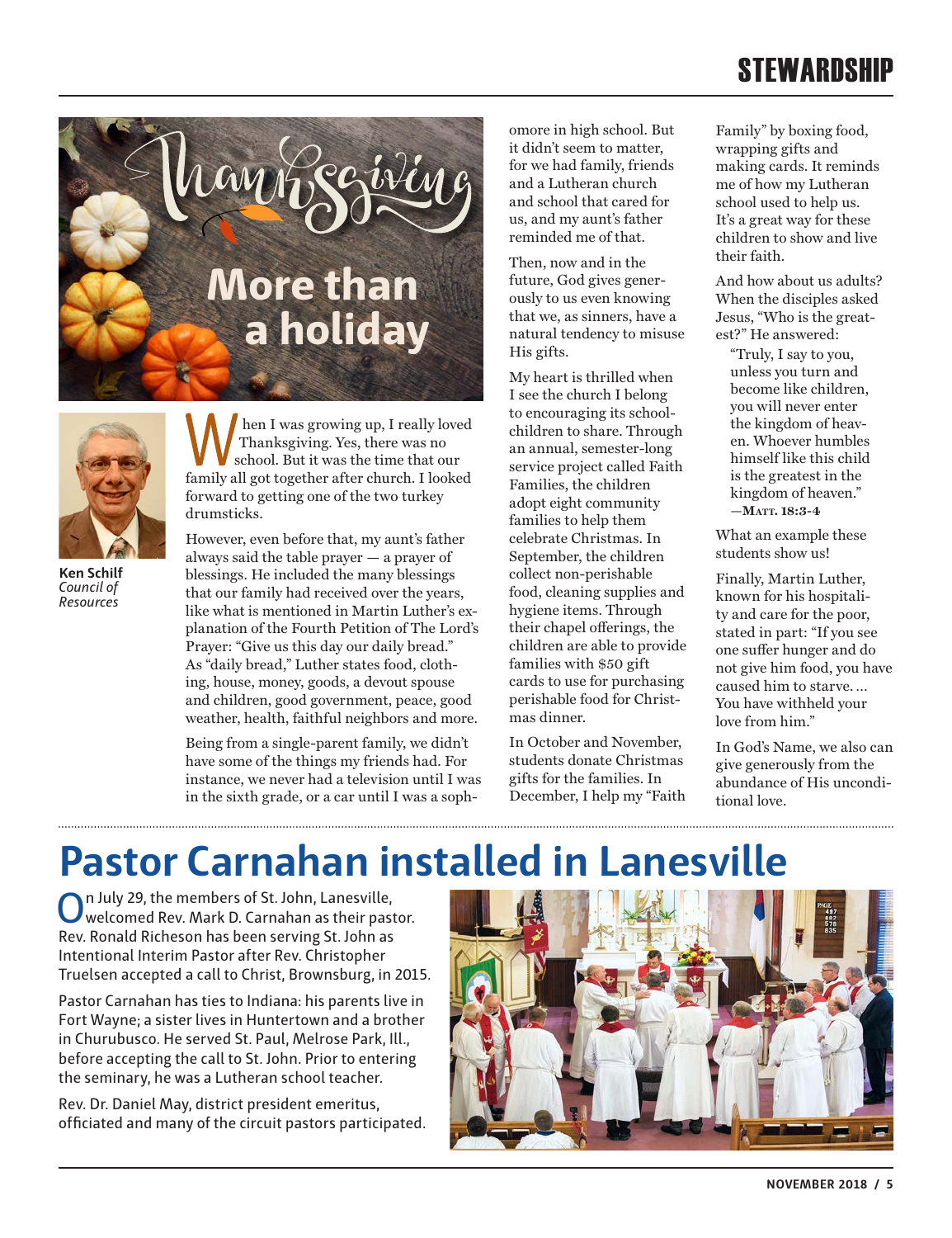# **Calendar of Events**

# **November 4-6**

Good Shepherd Institute, Concordia Theological Seminary, Fort Wayne

- ▶ Organ Recital (Nov. 4 at 4:30 p.m.)
- ▶ Choral Vespers (Nov. 4 at 7:30 p.m.)
- Choral Evening Prayer (Nov. 5 at 5 p.m.)
- ▶ Hymn Festival (Nov. 5 at 7:30 p.m.)

### **November 5-6**

Indiana District Fall Pastors' Conference, Embassy Suites, Noblesville

# **November 6**

Advent Preaching Workshop, Concordia Theological Seminary, Fort Wayne

### **November 9-11**

Indiana District Youth Gathering, Our Shepherd, Avon

## **December 8**

Advent Candlelight Evening Prayer, Concordia Theological Seminary, Fort Wayne

## **December 11**

Christmas with the Kantorei, Concordia Theological Seminary, Fort Wayne

# **January 13**

Epiphany Evening Prayer Concordia Theological Seminary, Fort Wayne

# **January 14**

2019 Lenten Preaching Workshop, Concordia Theological Seminary, Fort Wayne

# **January 15-18**

34th Annual Symposium on Exegetical Theology, Concordia Theological Seminary, Fort Wayne

## **January 27–February 2** National Lutheran Schools Week

**February 8-10** Katie Retreat Inn at DePauw, Greencastle

You're invited to livestream music and worship services in CTSFW's Kramer Chapel at **ctsfw.edu/daily-chapel** and **facebook.com/ctsfw**.

- **>** Nov. 4, 7:30 p.m.: Choral Vespers with Bach Cantata 137
- **>** Nov. 5, 5 p.m.: Choral Evening Prayer
- **>** Nov. 5, 7:30 p.m.: Hymn Festival
- **>** Dec. 8, 4 p.m.: Advent Candlelight Evening Prayer
- **>** Jan. 13, 4 p.m.: Epiphany Evening Prayer
- **>** Jan. 16, 5 p.m.: Symposia Choral Vespers



# **October Prayer List**

### **Week of November 5**

- › North Dakota District
- › Circuit 25 Louisville East
- › Good Shepherd, Bardstown
- › Gloria Dei, Elizabethtown
- › Holy Trinity, LaGrange
- › Holy Trinity, Leitchfield
- › Faith, Louisville
- › Our Savior, Louisville
- › Peace, Louisville
- › Resurrection, Louisville
- › Holy Cross, Shelbyville
- › Divine Savior, Shepherdsville
- › Mission: Tamil Indian Mission, Calvary, Indianapolis
- › RSO: Hands of Mercy, Fort Wayne

# **Week of November 12**

- › North Wisconsin District
- $\rightarrow$  Circuit 1 Hammond
- › Grace, Dyer
- › Concordia, Hammond
- › St. Paul, Munster
- › Trinity, Hammond
- › Redeemer, Highland
- › Trinity, Lowell
- › Peace, Schererville
- › Mission: Asian Ministry, New Life, Fort Wayne
- › RSO: Lutheran Child and Family Service, Indianapolis

### **Week of November 19**

- › Northern Illinois District
- › Circuit 10 Decatur
- › Peace, Berne
- › Immanuel, Decatur
- › St. John (Bingen), Decatur
- › St. Paul (Preble), Decatur
- › St. Peter (Fuelling), Decatur
- › Zion, Decatur
- › Zion (Friedheim), Decatur › Emmanuel (Soest), Fort
- Wayne
- › Prince of Peace,
- Hartford City



- › St. John (Flatrock), Monroeville
- › Bethlehem (Tocsin), Ossian
- › New Hope, Ossian
- › Faith, Roanoke
- › Mission: Liberian Children's Mission, New Life,
- Fort Wayne
- › RSO: Lutheran Foundation, Fort Wayne

### **Week of November 26**

› Northwest District

- › Circuit 15 Indianapolis Central
- › Concordia, Greenwood
- › Mount Olive, Greenwood
- › Calvary, Indianapolis
- › Emmaus, Indianapolis
- › First Timothy, Indianapolis
- › Our Savior, Indianapolis
- › St. Paul, Indianapolis
- › St. Peter, Indianapolis › Mission: Burmese, LAMB,
- New Life, Fort Wayne
- › RSO: Lutheran Life Villages, Fort Wayne/Kendallville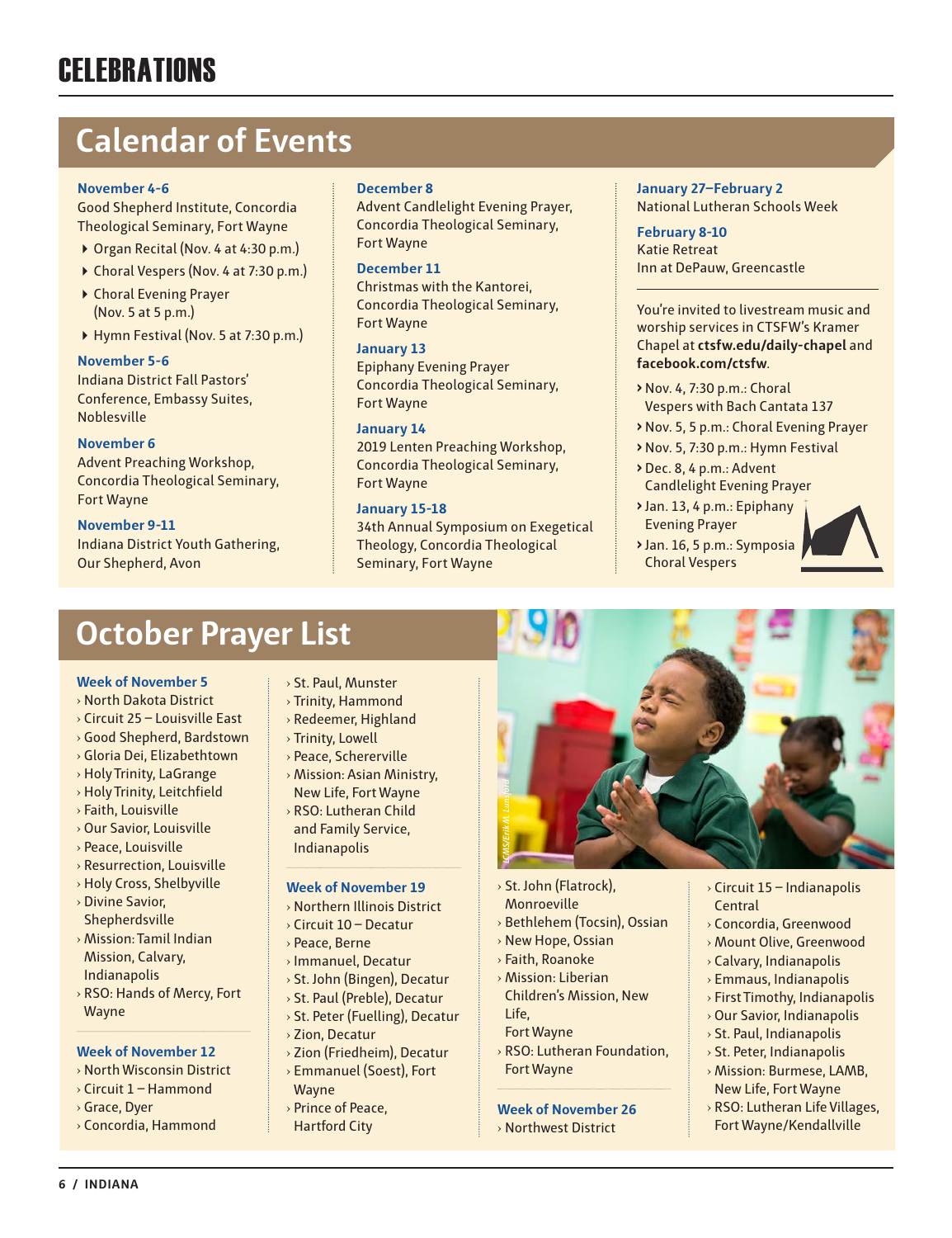# **CELEBRATIONS**

# **November Birthdays** *(90 and over)*

**November 2** Wilma Fehd *91, Trinity, Darmstadt*

**November 4** Rose Marie Atz *90, Holy Cross, Fort Wayne*

**November 5** Ruth Pederson *93*, *Faith, DeMotte* Doris Drulik,

*91, St. Peter, North Judson* **November 7**

Norma Russell *92, Immanuel, Seymour*

**November 8** By Hey *90, Holy Cross, Fort Wayne*

Carol Hoppe *90, Holy Cross, Fort Wayne*

**November 9** Roselee Peters *91, Concordia, Louisville*

**November 10** Clarissa Minnick *98, Zion, Fort Wayne*

Laura Wilson *90, Grace, New Albany*

**November 11** Anna Clymer *94, Bethlehem, Fort Wayne* 

**November 12** Grace Wolf

*97, Calvary, Indianapolis* Eleanor Peter *95, Trinity, Dillsboro* Ruth Herb *90, St. Paul's, Fort Wayne*

**November 14** Alta Boyce *96, Trinity, Dillsbor*o George Moeller *91, Heritage, Valparaiso*

**November 15** Marcella Sheets *93, Bethlehem, Fort Wayne*

Morgan Jones *92, St. Paul, Evansville* Lucille Brandt *91, Zion, Fort Wayne*

Phyllis Doty *91, Bethlehem, Fort Wayne* Carole Wenderoth *90, St. Paul, Evansville*

**November 16** Vivian Purvis *99, Bethlehem, Fort Wayne* Bettie Engelbrecht *98, St. Paul, Evansville*

**November 19** Harold Fowler *91, St. James, Logansport*

**November 22** Amelia Nienaber *94, St. Paul, Evansville*

**November 23** Mary Lee Thompson *93, Grace, New Albany*

**November 24** Glenna Rigsby *91, Immanuel, Seymour*

Norman Strauch *91, St. James, Logansport*

**November 26** Dale Schott *93, Bethlehem, Fort Wayne* **November 29** Helen Woodson *99, St. Paul, Evansville* Catherine Snouffer *92, St. Paul's, Fort Wayne*

**November 30** Luke Koch *95, St. Paul, Evansville* Anna Cockerham *93, St. John, Vincennes*

# **Belated October 9**

Charles Freudenberg *93, Our Redeemer, Evansville* Robert Kahre *90, Our Redeemer, Evansville* **October 15** Donald Foth *93, St. James, Lafayette*

**October 16** Howard Luke *93, St. John's, Farmers Retreat*

**October 23** Lillian Long *96, St. James, Lafayette*

**September 30** Charles Walker *98, Our Redeemer, Evansville* Ralph Templeton *91, Our Redeemer, Evansville* 

**June 26** Eva Mae Powell *98, Emmanuel, Tell City*

# **November Anniversaries** *(50 years and more)*

**November 1** Mr. and Mrs. Don Koestring *65, Our Redeemer, Evansville*

**November 2** Mr. and Mrs. Ronald Bear *50, Emmaus, Fort Wayne* Mr. and Mrs. Gene Reed *50, St. John, Monroeville*

**November 3** Mr. and Mrs. Don Walther *51, Faith, DeMotte*

**November 9** Mr. and Mrs. David Mensendiek *50, St. John's, White Creek*

**November 11** Mr. and Mrs. Glen Heideman *56, Immanuel, Seymour*

Mr. and Mrs. Donald Bennett *52, Immanuel, Seymour*

Mr. and Mrs. Terry Pruss *51, St. John's, Farmers Retreat*

**November 16** Mr. and Mrs. Tom Christiansen *60, Calvary, Plymouth* Mr. and Mrs. Dave Gunsett *55, Zion, Decatur*

**November 18** Mr. and Mrs. Steven Smith *58, St. John, Lanesville* Mr. and Mrs. Roger Panning *51, Zion, Wabash*

**November 20** Mr. and Mrs. Don Everest *58, Zion, Wabash*

**November 21** Mr. and Mrs. Charles Klasing *65, Calvary, Indianapolis* Mr. and Mrs. Bill Ayers *58, St. John's, Indianapolis*

**November 23**

Mr. and Mrs. Erv Schoch *63, Grace, New Albany*

Mr. and Mrs. Tim Halcomb *55, Cornerstone, Carmel* Mr. and Mrs. Dan Harkless

*50, St. John, Monroeville*

Mr. and Mrs. Don Hitzeman *50, Heritage, Valparaiso* Mr. and Mrs. Henry Rieckers

*50, Zion, Seymour* **November 24**

Mr. and Mrs. Donnie Snyder *62, Calvary, Plymouth*

Mr. and Mrs. James Such *61, Trinity, Hobart*

Mr. and Mrs. Jack Huebschman *57, Emmanuel, Tell City*

Mr. and Mrs. Carl Hounshel *50, Immanuel, Seymour*

**November 25** Mr. and Mrs. Elmer Lenburg *68, Trinity, Hobart*

Mr. and Mrs. Lawrence Brown *59, St. James, Lafayette* Mr. and Mrs. Tom Oyer *54, Calvary, Indianapolis* Mr. and Mrs. Jerry Brown *52, Immanuel, Seymour*

### **November 26**

Mr. and Mrs. Paul Eisert *58, Shepherd of the Hills, Georgetown*

Mr. and Mrs. Leslie Ricks *58, St. James, Lafayette* Mr. and Mrs. George Corrie *53, Faith, DeMotte*

### **November 27**

Mr. and Mrs. Don Roser *65, Zion, Wabash* Mr. and Mrs. Ray Becher

*60, Zion, Decatur*

Mr. and Mrs. Chuck Krueckeberg *53, Zion, Decatur*

Mr. and Mrs. Jim Simpson *53, Cornerstone, Carmel*

### **November 28**

Mr. and Mrs. Fred Mesenbrink *54, Cornerstone, Carmel*

**November 29** Mr. and Mrs. Lynn Fox *59, St. John's, Indianapolis*

Mr. and Mrs. Robert Vatne *55, Cornerstone, Carmel*

**Continued on Page 8**